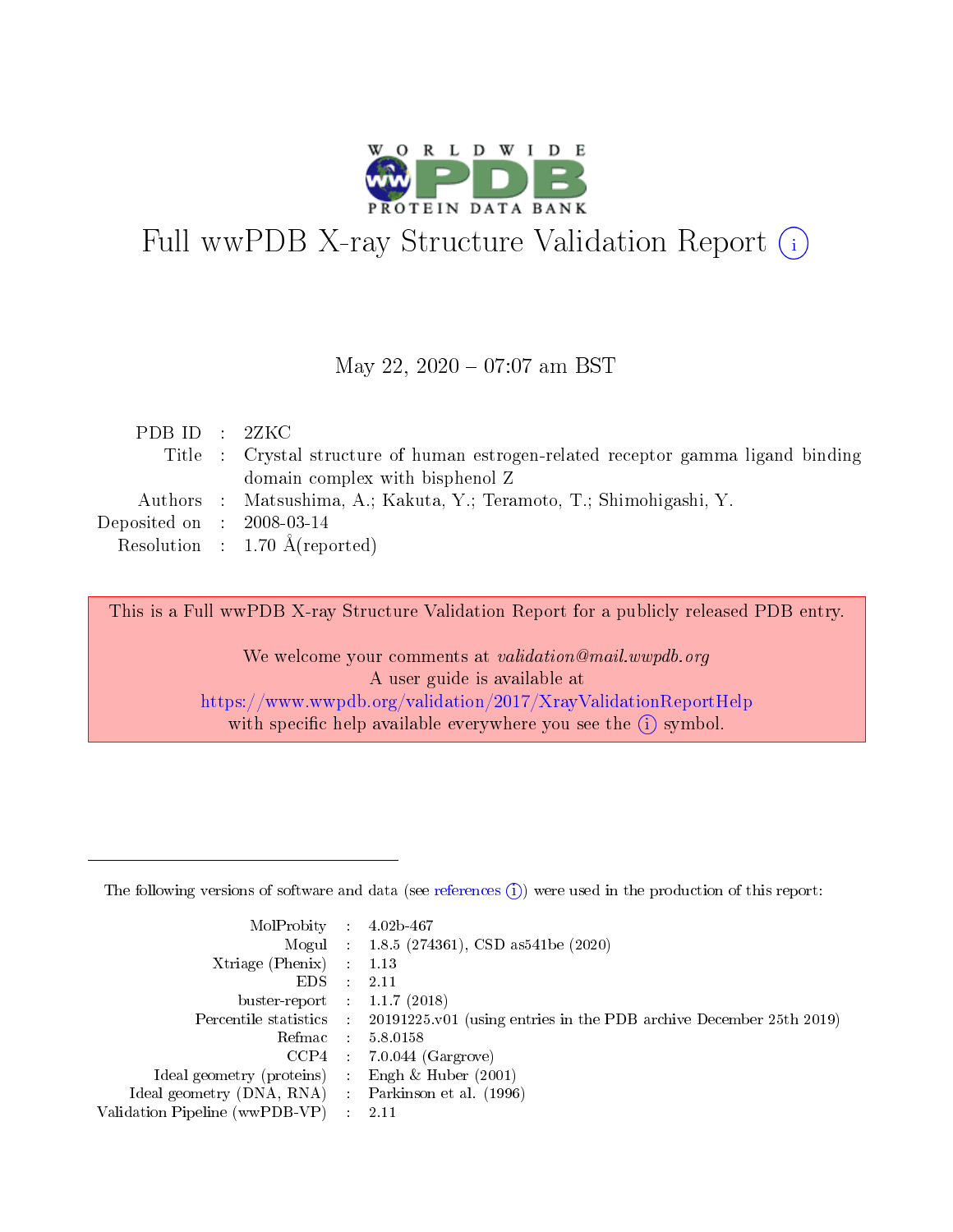# 1 [O](https://www.wwpdb.org/validation/2017/XrayValidationReportHelp#overall_quality)verall quality at a glance  $(i)$

The following experimental techniques were used to determine the structure: X-RAY DIFFRACTION

The reported resolution of this entry is 1.70 Å.

Percentile scores (ranging between 0-100) for global validation metrics of the entry are shown in the following graphic. The table shows the number of entries on which the scores are based.



| Metric                | Whole archive<br>$(\#\text{Entries})$ | Similar resolution<br>(#Entries, resolution range( $\AA$ )) |  |  |
|-----------------------|---------------------------------------|-------------------------------------------------------------|--|--|
| $R_{free}$            | 130704                                | $4298(1.70-1.70)$                                           |  |  |
| Clashscore            | 141614                                | 4695 $(1.70-1.70)$                                          |  |  |
| Ramachandran outliers | 138981                                | $4610(1.70-1.70)$                                           |  |  |
| Sidechain outliers    | 138945                                | $\overline{4610}$ $(1.70-1.70)$                             |  |  |
| RSRZ outliers         | 127900                                | $4222(1.70-1.70)$                                           |  |  |

The table below summarises the geometric issues observed across the polymeric chains and their fit to the electron density. The red, orange, yellow and green segments on the lower bar indicate the fraction of residues that contain outliers for  $>=$  3, 2, 1 and 0 types of geometric quality criteria respectively. A grey segment represents the fraction of residues that are not modelled. The numeric value for each fraction is indicated below the corresponding segment, with a dot representing fractions  $\epsilon=5\%$  The upper red bar (where present) indicates the fraction of residues that have poor fit to the electron density. The numeric value is given above the bar.

| Mol       | $\alpha$ hain | Length | Quality of chain |     |    |
|-----------|---------------|--------|------------------|-----|----|
|           |               |        | 10%              |     |    |
| <u>д.</u> | . .           | 244    | 80%              | 13% | 7% |

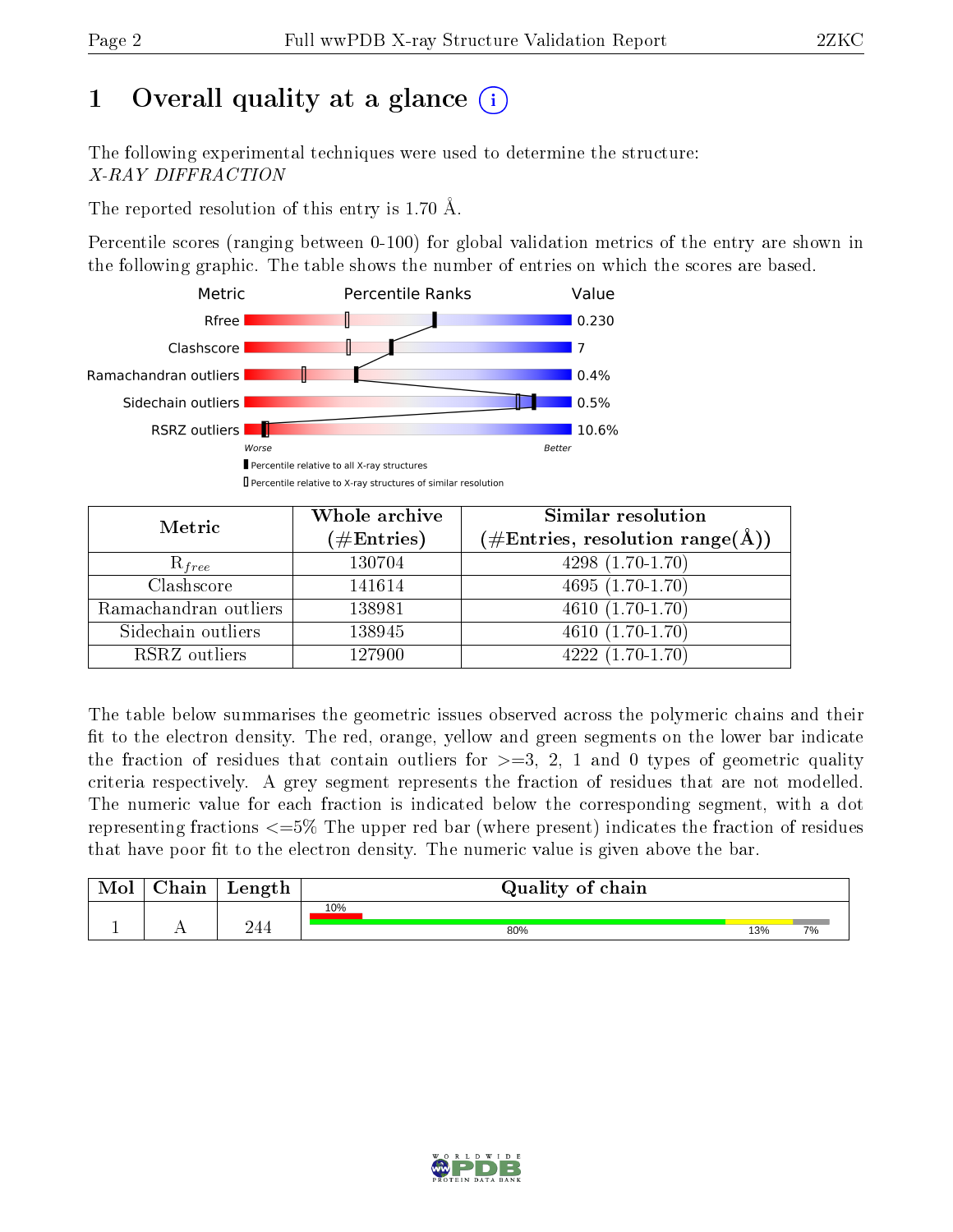# 2 Entry composition (i)

There are 4 unique types of molecules in this entry. The entry contains 2153 atoms, of which 0 are hydrogens and 0 are deuteriums.

In the tables below, the ZeroOcc column contains the number of atoms modelled with zero occupancy, the AltConf column contains the number of residues with at least one atom in alternate conformation and the Trace column contains the number of residues modelled with at most 2 atoms.

Molecule 1 is a protein called Estrogen-related receptor gamma.

| Mol | Chain | Residues | Atoms         |       |     |     |  | ZeroOcc | $\mid$ AltConf $\mid$ Trace |  |
|-----|-------|----------|---------------|-------|-----|-----|--|---------|-----------------------------|--|
|     |       | 227      | Tota.<br>1965 | 1279. | 308 | 362 |  |         | 29                          |  |

There are 7 discrepancies between the modelled and reference sequences:

| Chain | Residue    | Modelled   | Actual | Comment                            | Reference         |
|-------|------------|------------|--------|------------------------------------|-------------------|
|       | 216        | <b>LEU</b> |        | <b>EXPRESSION TAG   UNP P62508</b> |                   |
|       | 217        | <b>GLY</b> |        | <b>EXPRESSION TAG</b>              | <b>UNP P62508</b> |
|       | 218        | SER.       |        | <b>EXPRESSION TAG   UNP P62508</b> |                   |
|       | 219        | <b>PRO</b> |        | EXPRESSION TAG                     | <b>UNP P62508</b> |
|       | <b>220</b> | <b>GLU</b> |        | EXPRESSION TAG                     | <b>UNP P62508</b> |
|       | 221        | PHE        |        | EXPRESSION TAG                     | <b>UNP P62508</b> |
|       | 459        | <b>CYS</b> |        | <b>SEE REMARK 999</b>              | <b>UNP P62508</b> |

• Molecule 2 is 4,4'-cyclohexane-1,1-diyldiphenol (three-letter code: BPZ) (formula:  $C_{18}H_{20}O_2$ ).



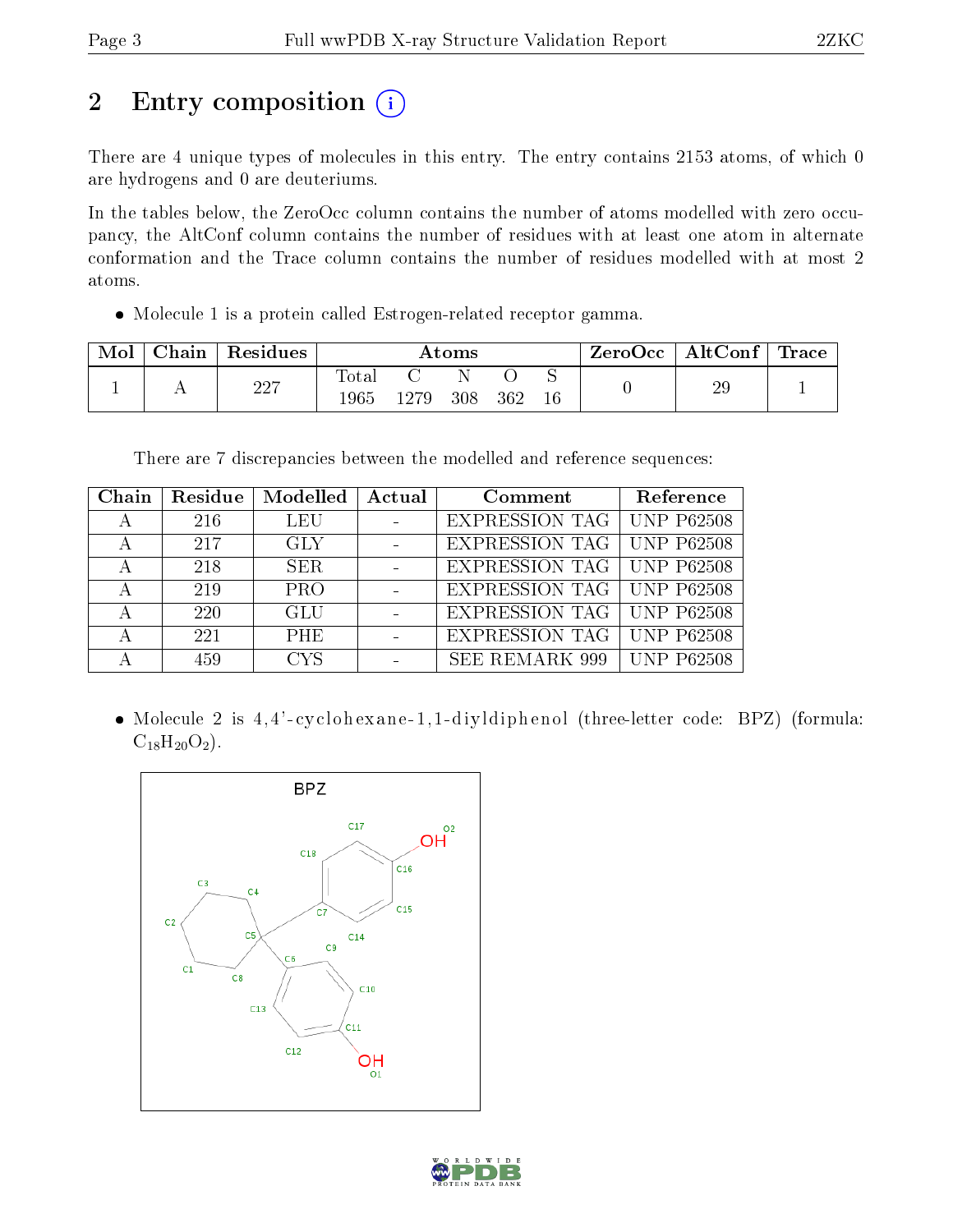|  | $\text{Mol}$   Chain   Residues | Atoms                                                   |  |  | $ZeroOcc$   AltConf |  |
|--|---------------------------------|---------------------------------------------------------|--|--|---------------------|--|
|  |                                 | $\begin{bmatrix} \text{Total} & \text{C} \end{bmatrix}$ |  |  |                     |  |

• Molecule 3 is GLYCEROL (three-letter code: GOL) (formula:  $C_3H_8O_3$ ).



|  | Mol   Chain   Residues | Atoms     | $ZeroOcc \mid AltConf$ |
|--|------------------------|-----------|------------------------|
|  |                        | Total C O |                        |
|  |                        | Total C O |                        |

Molecule 4 is water.

|  | Mol   Chain   Residues | Atoms               | $\mathsf{ZeroOcc} \mid \mathsf{AltConf}$ |  |
|--|------------------------|---------------------|------------------------------------------|--|
|  | 156                    | Total<br>156<br>156 |                                          |  |

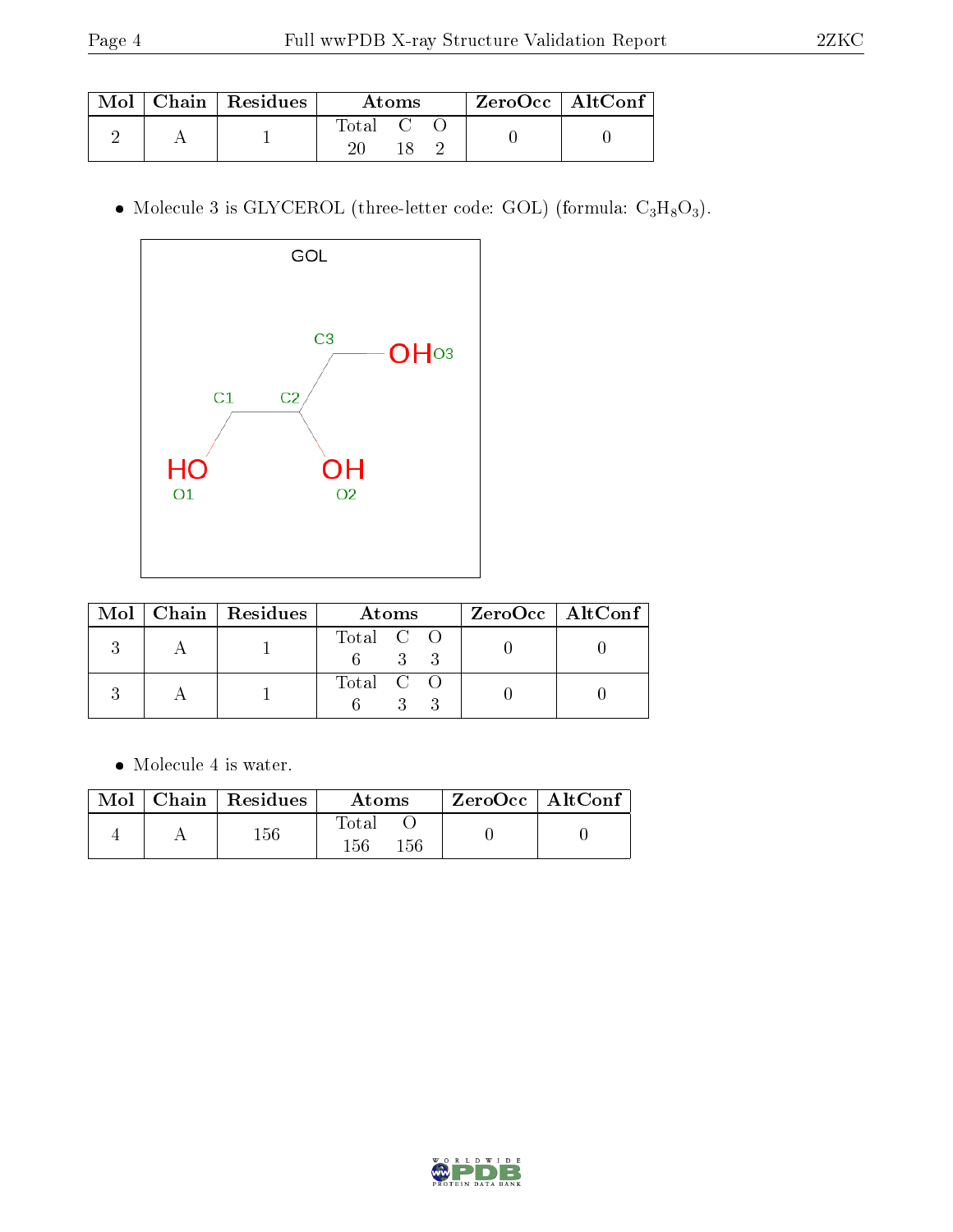# 3 Residue-property plots  $(i)$

These plots are drawn for all protein, RNA and DNA chains in the entry. The first graphic for a chain summarises the proportions of the various outlier classes displayed in the second graphic. The second graphic shows the sequence view annotated by issues in geometry and electron density. Residues are color-coded according to the number of geometric quality criteria for which they contain at least one outlier: green  $= 0$ , yellow  $= 1$ , orange  $= 2$  and red  $= 3$  or more. A red dot above a residue indicates a poor fit to the electron density (RSRZ  $> 2$ ). Stretches of 2 or more consecutive residues without any outlier are shown as a green connector. Residues present in the sample, but not in the model, are shown in grey.

• Molecule 1: Estrogen-related receptor gamma



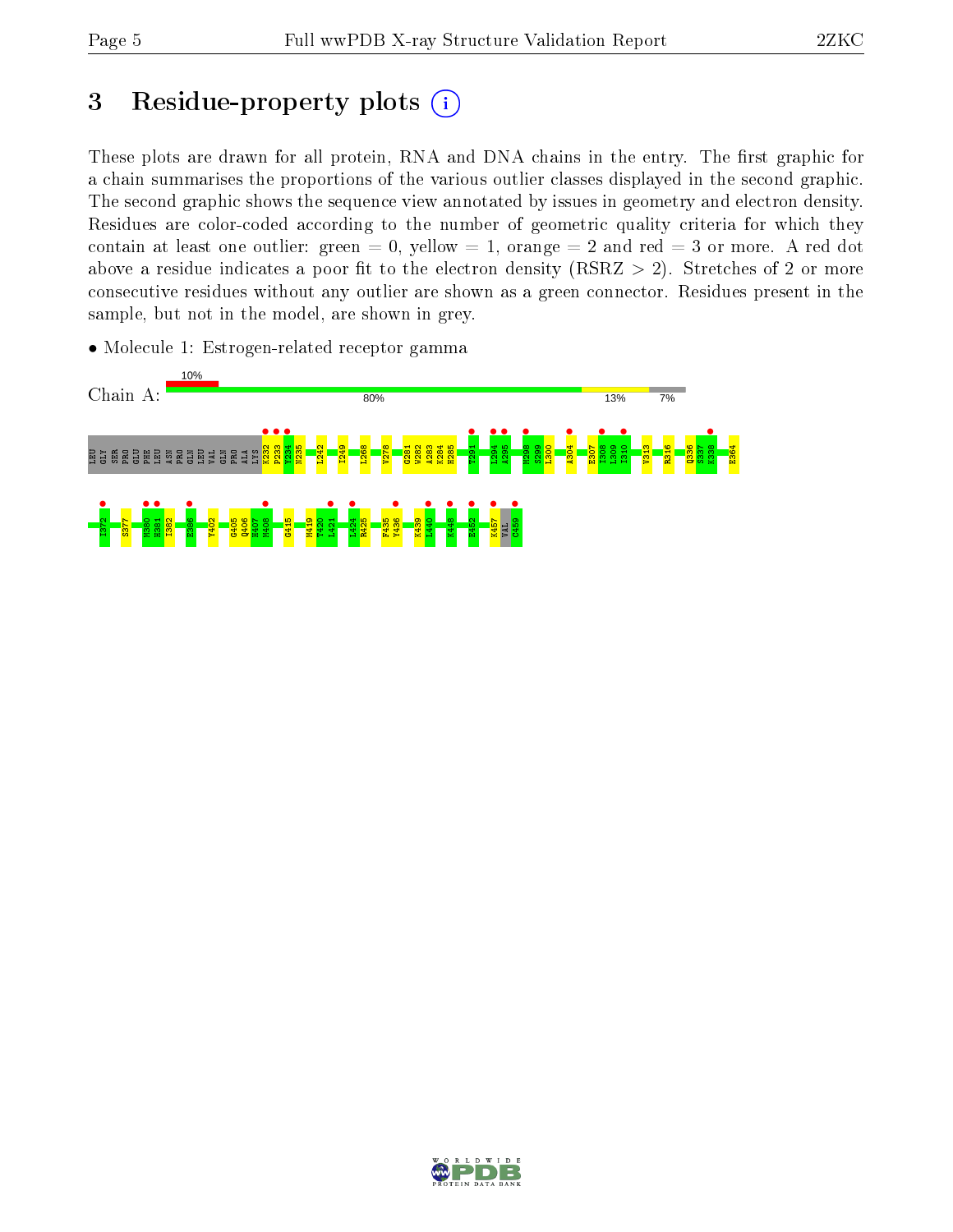## 4 Data and refinement statistics  $(i)$

| Property                                                         | Value                                                               | Source     |
|------------------------------------------------------------------|---------------------------------------------------------------------|------------|
| Space group                                                      | P 41 21 2                                                           | Depositor  |
| Cell constants                                                   | $63.84\overline{\text{A} \quad 63.84\text{A} \quad 135.89\text{A}}$ | Depositor  |
| a, b, c, $\alpha$ , $\beta$ , $\gamma$                           | $90.00^{\circ}$ $90.00^{\circ}$<br>$90.00^\circ$                    |            |
| Resolution $(A)$                                                 | $-1.70$<br>31.07                                                    | Depositor  |
|                                                                  | $31.07 - 1.70$                                                      | <b>EDS</b> |
| % Data completeness                                              | $99.8(31.07-1.70)$                                                  | Depositor  |
| (in resolution range)                                            | 99.8 (31.07-1.70)                                                   | <b>EDS</b> |
| $R_{merge}$                                                      | 0.07                                                                | Depositor  |
| $\mathrm{R}_{sym}$                                               | 0.07                                                                | Depositor  |
| $\langle I/\sigma(I) \rangle^{-1}$                               | $4.07$ (at 1.70Å)                                                   | Xtriage    |
| Refinement program                                               | <b>REFMAC 5.2.0019</b>                                              | Depositor  |
|                                                                  | 0.197<br>0.234<br>$\sim$                                            | Depositor  |
| $R, R_{free}$                                                    | 0.197<br>0.230<br>$\mathbf{r}$                                      | DCC        |
| $R_{free}$ test set                                              | 1599 reflections $(5.04\%)$                                         | wwPDB-VP   |
| Wilson B-factor $(A^2)$                                          | 24.6                                                                | Xtriage    |
| Anisotropy                                                       | 0.067                                                               | Xtriage    |
| Bulk solvent $k_{sol}(\text{e}/\text{A}^3), B_{sol}(\text{A}^2)$ | 0.39, 50.6                                                          | <b>EDS</b> |
| L-test for $\mathrm{twinning}^2$                                 | $< L >$ = 0.49, $< L2$ = 0.32                                       | Xtriage    |
| Estimated twinning fraction                                      | No twinning to report.                                              | Xtriage    |
| $\overline{F_o}, \overline{F_c}$ correlation                     | 0.96                                                                | <b>EDS</b> |
| Total number of atoms                                            | 2153                                                                | wwPDB-VP   |
| Average B, all atoms $(A^2)$                                     | 26.0                                                                | wwPDB-VP   |

Xtriage's analysis on translational NCS is as follows: The largest off-origin peak in the Patterson function is  $5.51\%$  of the height of the origin peak. No significant pseudotranslation is detected.

<sup>&</sup>lt;sup>2</sup>Theoretical values of  $\langle |L| \rangle$ ,  $\langle L^2 \rangle$  for acentric reflections are 0.5, 0.333 respectively for untwinned datasets, and 0.375, 0.2 for perfectly twinned datasets.



<span id="page-5-1"></span><span id="page-5-0"></span><sup>1</sup> Intensities estimated from amplitudes.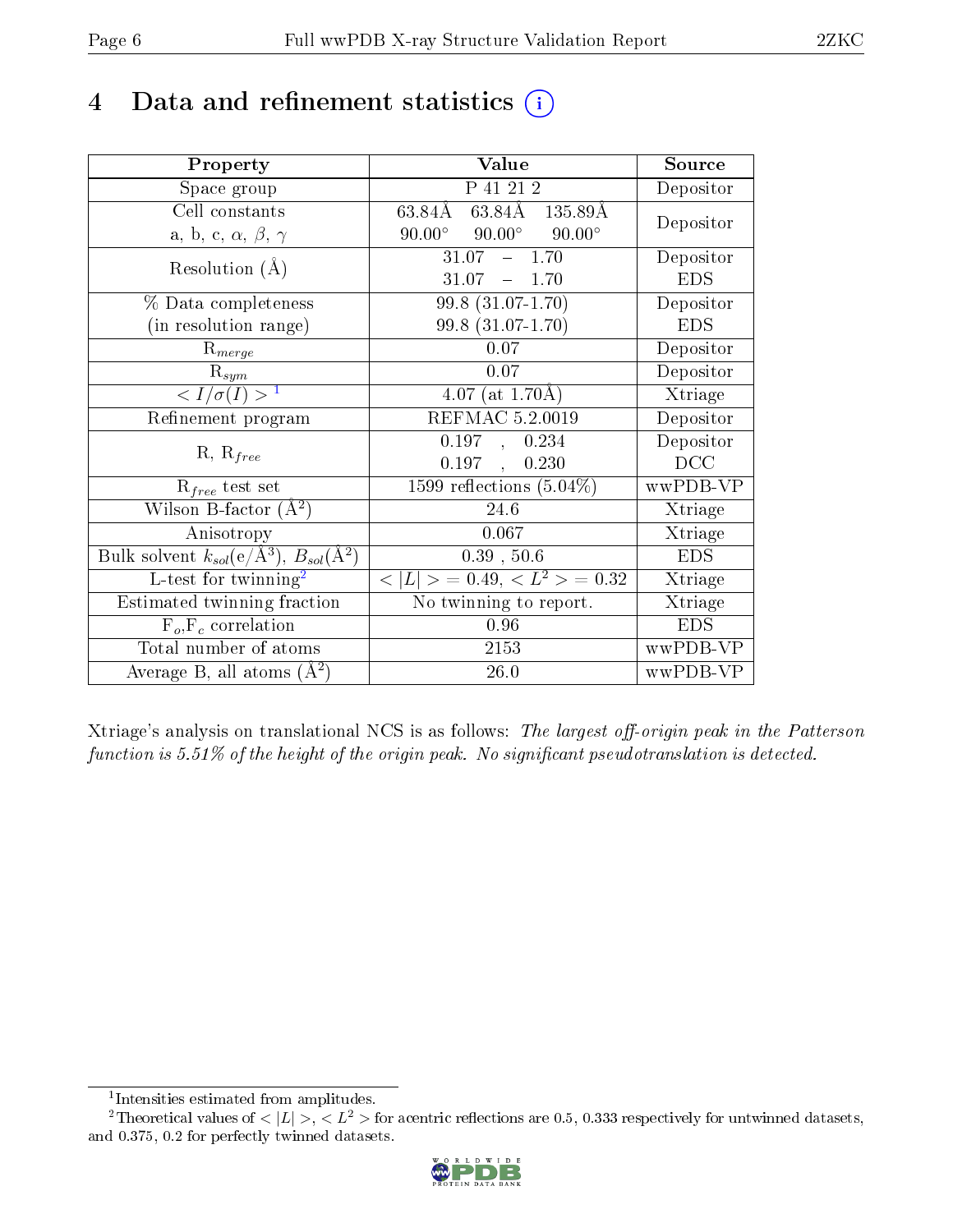# 5 Model quality  $(i)$

### 5.1 Standard geometry  $(i)$

Bond lengths and bond angles in the following residue types are not validated in this section: GOL, BPZ

The Z score for a bond length (or angle) is the number of standard deviations the observed value is removed from the expected value. A bond length (or angle) with  $|Z| > 5$  is considered an outlier worth inspection. RMSZ is the root-mean-square of all Z scores of the bond lengths (or angles).

|  | $Mol$   Chain |      | Bond lengths                    | Bond angles |        |  |
|--|---------------|------|---------------------------------|-------------|--------|--|
|  |               |      | RMSZ $ #Z  > 5$ RMSZ $ #Z  > 5$ |             |        |  |
|  |               | 0.56 | 0/2087                          | 0.67        | 0/2814 |  |

There are no bond length outliers.

There are no bond angle outliers.

There are no chirality outliers.

There are no planarity outliers.

### 5.2 Too-close contacts  $(i)$

In the following table, the Non-H and H(model) columns list the number of non-hydrogen atoms and hydrogen atoms in the chain respectively. The H(added) column lists the number of hydrogen atoms added and optimized by MolProbity. The Clashes column lists the number of clashes within the asymmetric unit, whereas Symm-Clashes lists symmetry related clashes.

|  |      |      |     | Mol   Chain   Non-H   H(model)   H(added)   Clashes   Symm-Clashes |
|--|------|------|-----|--------------------------------------------------------------------|
|  | 1965 | 2100 | -25 |                                                                    |
|  |      |      |     |                                                                    |
|  |      |      |     |                                                                    |
|  | 156  |      |     |                                                                    |
|  | 2153 | 2135 |     |                                                                    |

The all-atom clashscore is defined as the number of clashes found per 1000 atoms (including hydrogen atoms). The all-atom clashscore for this structure is 7.

All (27) close contacts within the same asymmetric unit are listed below, sorted by their clash magnitude.

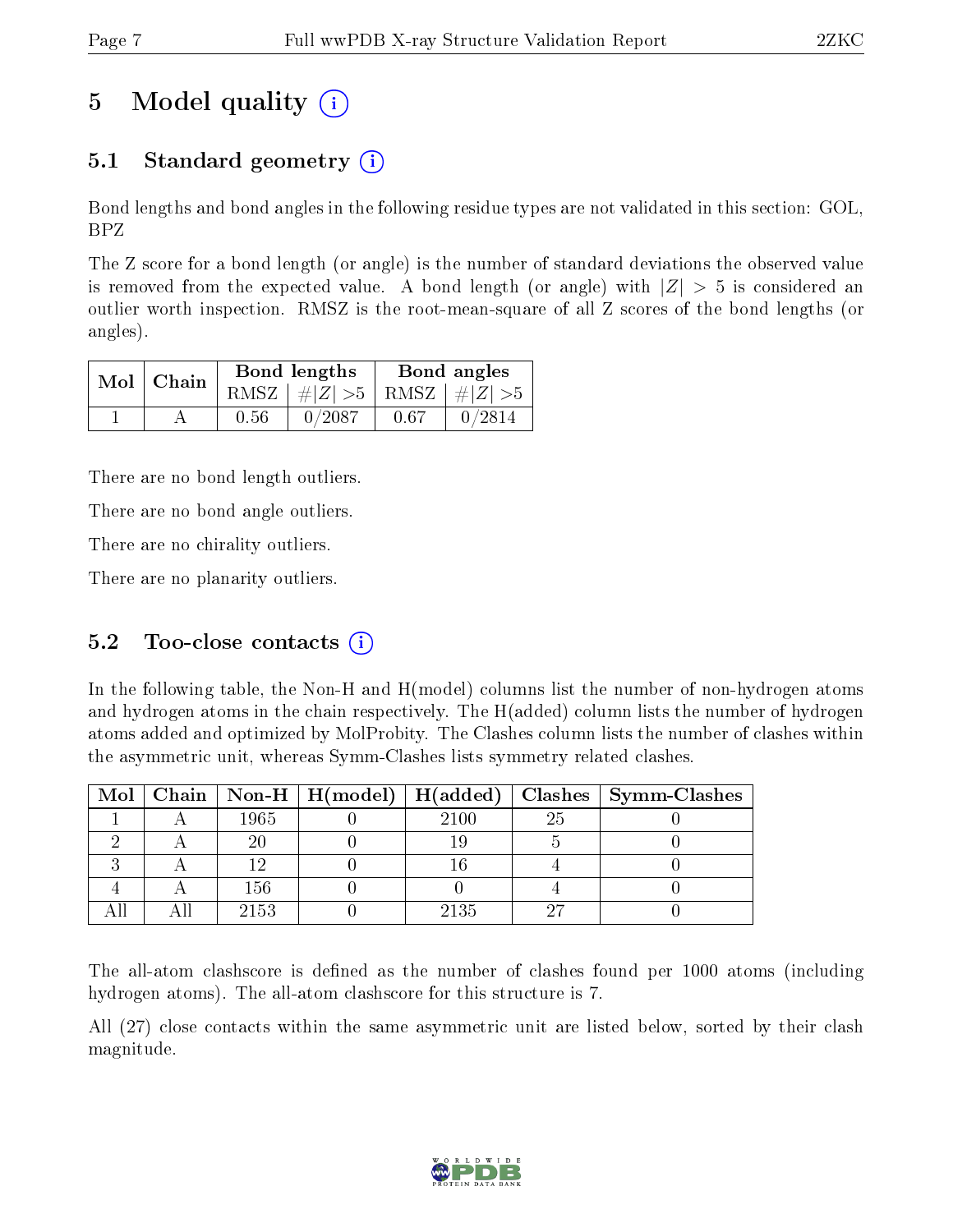| Atom-1                                      | Atom-2              | Interatomic       | Clash             |
|---------------------------------------------|---------------------|-------------------|-------------------|
|                                             |                     | distance $(\AA)$  | overlap $(A)$     |
| 1:A:405:GLY:HA3                             | 3:A:501:GOL:H2      | 1.31              | 1.05              |
| $1:A:\overline{249[A]:}\overline{ILE:HDI1}$ | 1:A:278[A]:VAL:HG21 | 1.40              | 1.02              |
| 1:A:284[C]:LYS:CA                           | 4:A:178:HOH:O       | 2.26              | 0.83              |
| 1:A:300[A]:LEU:HD12                         | 1:A:382[A]:ILE:HD11 | 1.65              | 0.78              |
| 1: A:405: GLY: HA3                          | 3: A: 501: GOL: C2  | 2.17              | 0.69              |
| 1:A:283:ALA:C                               | 1:A:284[C]:LYS:CA   | 2.65              | 0.64              |
| 1:A:300[A]:LEU:CD1                          | 1:A:382[A]:ILE:HD11 | 2.28              | $\overline{0.63}$ |
| 1: A:402:TYR:CE1                            | 1:A:406[B]:GLN:HG3  | 2.39              | 0.58              |
| 1:A:282:TRP:HZ2                             | 4:A:160:HOH:O       | 1.88              | 0.55              |
| 1:A:232:LYS:N                               | 1:A:233:PRO:HD2     | 2.21              | 0.55              |
| 1:A:304:ALA:HB2                             | 1:A:377:SER:HB3     | 1.89              | 0.54              |
| 1: A: 436: TYR: CE1                         | 1:A:439:LYS:HE2     | 2.43              | 0.53              |
| 1:A:300[A]:LEU:CD1                          | 1:A:382[A]:ILE:CD1  | 2.89              | 0.50              |
| 1:A:435:PHE:CZ                              | 2:A:999:BPZ:H3A     | 2.48              | 0.48              |
| 1:A:232:LYS:N                               | 1:A:233:PRO:CD      | 2.76              | 0.48              |
| 1:A:307[A]:GLU:OE2                          | 1:A:425:ARG:NE      | 2.46              | 0.46              |
| 1:A:406[B]:GLN:NE2                          | 3:A:501:GOL:O3      | 2.49              | 0.46              |
| 1:A:268:LEU:HB3                             | 2:A:999:BPZ:H4A     | 1.98              | 0.46              |
| 1:A:285:HIS:HD2                             | 4:A:36:HOH:O        | 1.99              | 0.45              |
| 1: A:316: ARG: HG2                          | 3:A:502:GOL:H12     | 1.99              | 0.45              |
| 1:A:242:LEU:HD11                            | 1: A:364: GLU:HG3   | 1.99              | 0.44              |
| 1: A: 415: GLY: O                           | 1:A:419[A]:MET:HG3  | 2.17              | 0.44              |
| 1:A:281:GLY:O                               | 1:A:284[A]:LYS:HG2  | 2.17              | 0.44              |
| 1:A:336:GLN:NE2                             | 4:A:110:HOH:O       | 2.51              | 0.43              |
| 1:A:313[B]:VAL:HG23                         | 2:A:999:BPZ:H12     | $\overline{2.03}$ | 0.41              |
| 2:A:999:BPZ:H14                             | 2:A:999:BPZ:H8      | 1.89              | 0.40              |
| 2:A:999:BPZ:H9                              | 2:A:999:BPZ:H4      | 1.80              | 0.40              |

There are no symmetry-related clashes.

### 5.3 Torsion angles (i)

#### 5.3.1 Protein backbone (i)

In the following table, the Percentiles column shows the percent Ramachandran outliers of the chain as a percentile score with respect to all X-ray entries followed by that with respect to entries of similar resolution.

The Analysed column shows the number of residues for which the backbone conformation was analysed, and the total number of residues.

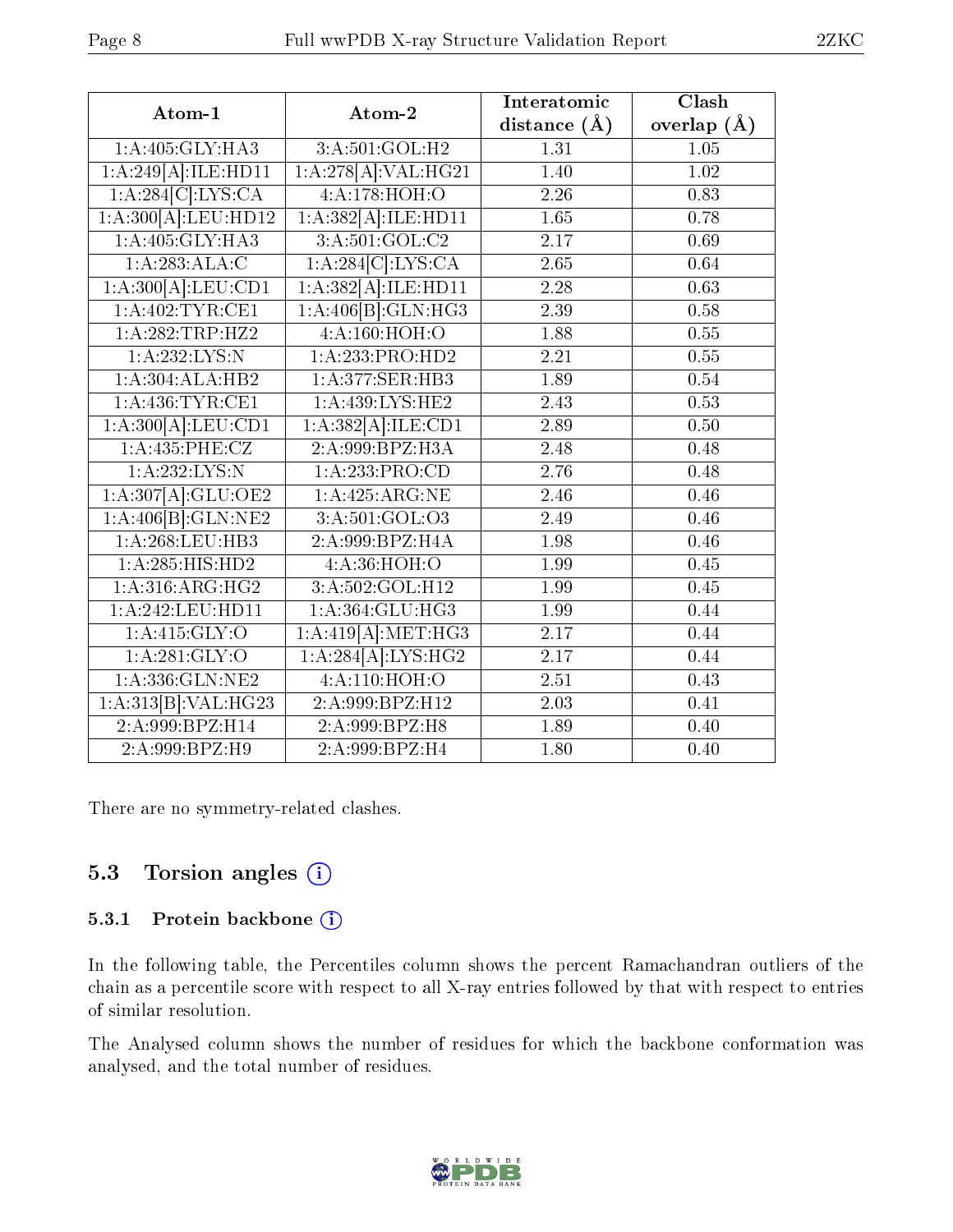| Mol   Chain | Analysed                                           |  | Favoured   Allowed   Outliers   Percentiles |
|-------------|----------------------------------------------------|--|---------------------------------------------|
|             | $256/244$ (105\%)   250 (98\%)   5 (2\%)   1 (0\%) |  | 34   18                                     |

All (1) Ramachandran outliers are listed below:

| Mol | Chain. | $\operatorname{Res}$ | Type |
|-----|--------|----------------------|------|
|     |        |                      |      |

#### 5.3.2 Protein sidechains (i)

In the following table, the Percentiles column shows the percent sidechain outliers of the chain as a percentile score with respect to all X-ray entries followed by that with respect to entries of similar resolution.

The Analysed column shows the number of residues for which the sidechain conformation was analysed, and the total number of residues.

| $Mol$   Chain | Analysed                        |          | Rotameric   Outliers   Percentiles |  |
|---------------|---------------------------------|----------|------------------------------------|--|
|               | $232/216$ (107\%)   231 (100\%) | $1(0\%)$ | $\boxed{91}$ $\boxed{87}$          |  |

All (1) residues with a non-rotameric sidechain are listed below:

| Chain | Res | pe : |
|-------|-----|------|
|       |     |      |

Some sidechains can be flipped to improve hydrogen bonding and reduce clashes. All (4) such sidechains are listed below:

| $\operatorname{Mol}$ | Chain | Res | Type       |
|----------------------|-------|-----|------------|
|                      |       | 285 | HIS        |
|                      |       | 400 | GLN        |
|                      |       | 437 | <b>ASN</b> |
|                      |       | 147 | НIS        |

#### 5.3.3 RNA (i)

There are no RNA molecules in this entry.

#### 5.4 Non-standard residues in protein, DNA, RNA chains  $(i)$

There are no non-standard protein/DNA/RNA residues in this entry.

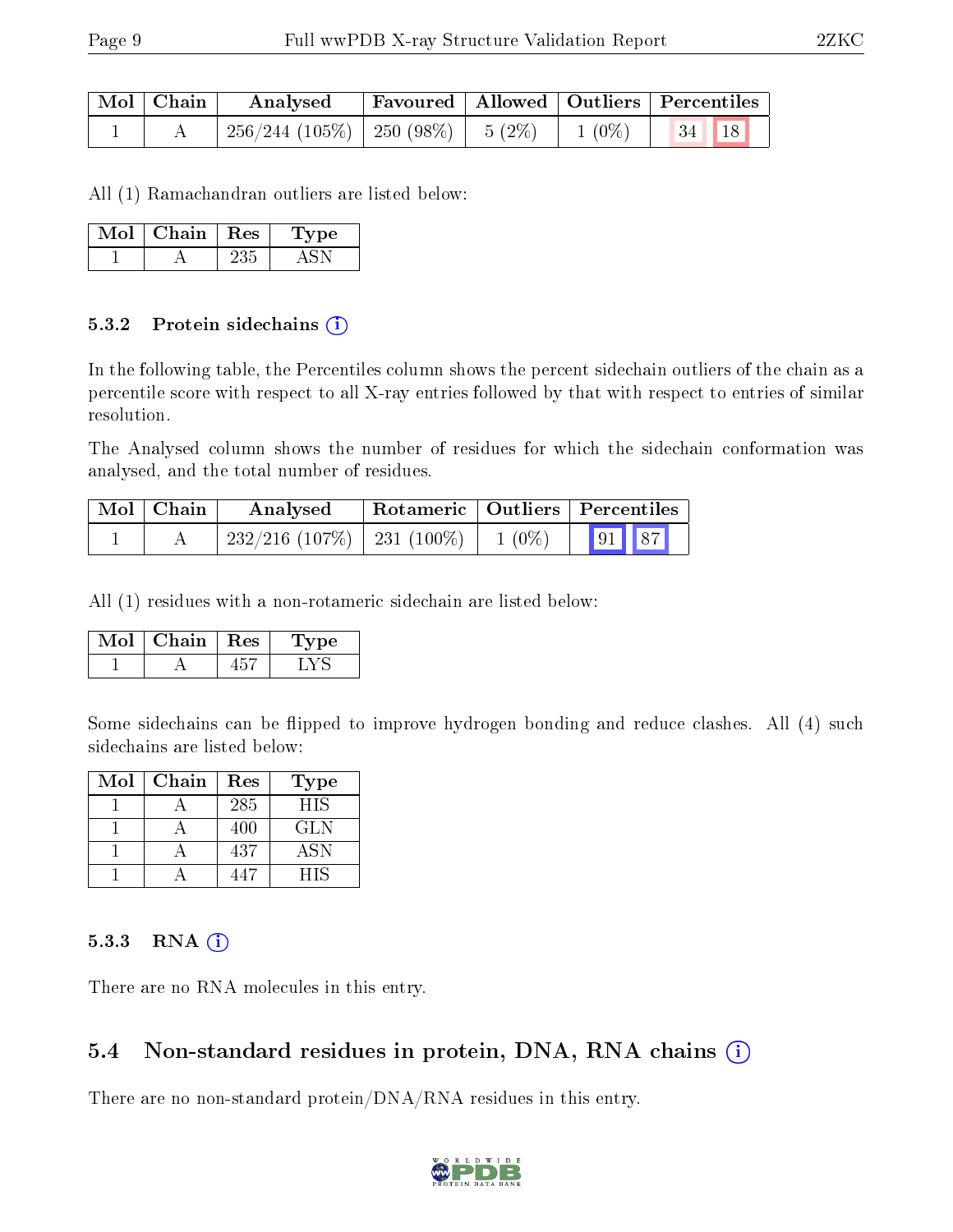#### 5.5 Carbohydrates (i)

There are no carbohydrates in this entry.

### 5.6 Ligand geometry  $(i)$

3 ligands are modelled in this entry.

In the following table, the Counts columns list the number of bonds (or angles) for which Mogul statistics could be retrieved, the number of bonds (or angles) that are observed in the model and the number of bonds (or angles) that are defined in the Chemical Component Dictionary. The Link column lists molecule types, if any, to which the group is linked. The Z score for a bond length (or angle) is the number of standard deviations the observed value is removed from the expected value. A bond length (or angle) with  $|Z| > 2$  is considered an outlier worth inspection. RMSZ is the root-mean-square of all Z scores of the bond lengths (or angles).

| Mol                 |            | Chain | Res | Bond lengths<br>Link |            |      |             | Bond angles |      |          |
|---------------------|------------|-------|-----|----------------------|------------|------|-------------|-------------|------|----------|
|                     | Type       |       |     |                      | Counts     | RMSZ | # $ Z  > 2$ | Counts      | RMSZ | H Z      |
|                     | <b>BPZ</b> |       | 999 | -                    | 22, 22, 22 | 0.82 | (4%         | 31,31,31    | 0.95 | $2(6\%)$ |
| 3                   | $\rm GOL$  |       | 501 | $\blacksquare$       | 5,5,5      | 0.33 |             | 5.5,5       | 0.45 |          |
| $\mathbf{Q}$<br>۰.) | $\rm GOL$  |       | 502 | $\qquad \qquad$      | 5,5,5      | 0.28 |             | 5,5,5       | 0.65 |          |

In the following table, the Chirals column lists the number of chiral outliers, the number of chiral centers analysed, the number of these observed in the model and the number defined in the Chemical Component Dictionary. Similar counts are reported in the Torsion and Rings columns. '-' means no outliers of that kind were identified.

| Mol | Type       | Chain   Res |     |                          | Link   Chirals | <b>Torsions</b> | Rings   |
|-----|------------|-------------|-----|--------------------------|----------------|-----------------|---------|
|     | <b>BPZ</b> |             | 999 | $\qquad \qquad$          |                | 4/12/22/22      | 0/3/3/3 |
|     | GOL        |             | 501 |                          |                | 2/4/4/4         |         |
|     | GOL        |             | 502 | $\overline{\phantom{a}}$ |                | 2/4/4/4         |         |

All (1) bond length outliers are listed below:

|  |  |                           | Mol Chain Res Type Atoms Z Observed(A) Ideal(A) |  |
|--|--|---------------------------|-------------------------------------------------|--|
|  |  | 999   BPZ   C5-C6   -2.35 | -1.51                                           |  |

All (2) bond angle outliers are listed below:

| Mol | Chain | $\operatorname{Res}$ | $\Gamma$ Type | Atoms                |         | Observed $(^\circ)$ | $\vert$ Ideal( $^o$ ) |
|-----|-------|----------------------|---------------|----------------------|---------|---------------------|-----------------------|
|     |       | 999                  | BPZ -         | $\pm$ C8-C5-C6 $\pm$ | $-3.40$ | $104.36\,$          | 110.87                |
|     |       | 999                  | BPZ           | $C6-C5-C7$           | 2.29    | 111 14              | 107.05                |

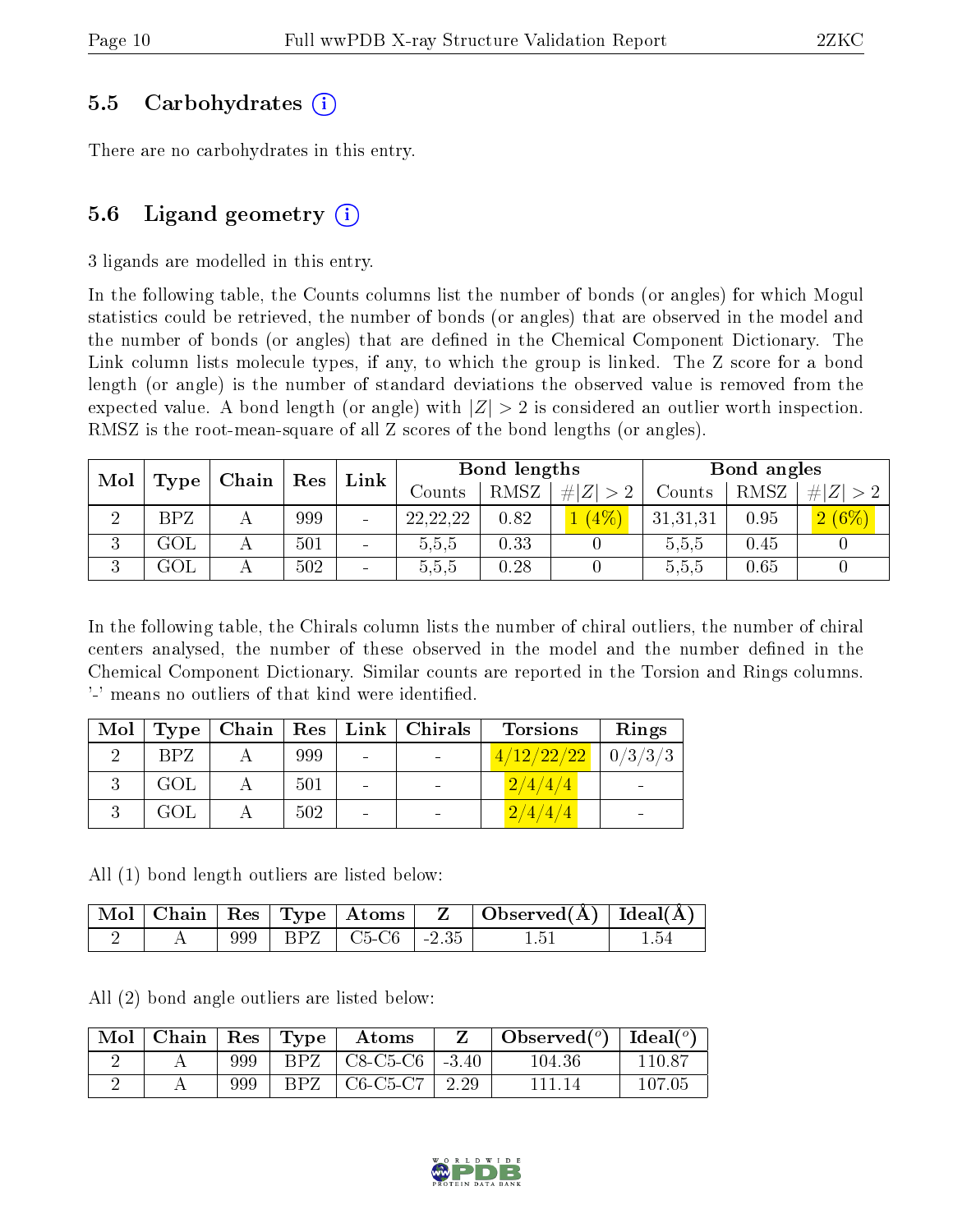There are no chirality outliers.

| Mol                         | Chain | Res | Type       | Atoms         |
|-----------------------------|-------|-----|------------|---------------|
| 3                           |       | 501 | GOL        | $O1-C1-C2-C3$ |
| 3                           | А     | 502 | GOL        | O1-C1-C2-O2   |
| 3                           | А     | 502 | GOL        | $O1-C1-C2-C3$ |
| 3                           | А     | 501 | GOL        | O1-C1-C2-O2   |
| $\mathcal{D}_{\mathcal{A}}$ | A     | 999 | <b>BPZ</b> | C8-C5-C6-C13  |
| 2                           | A     | 999 | BPZ        | C8-C5-C6-C9   |
| 2                           | А     | 999 | <b>BPZ</b> | C7-C5-C6-C9   |
| 2                           | А     | 999 | <b>BPZ</b> | C7-C5-C6-C13  |

All (8) torsion outliers are listed below:

There are no ring outliers.

3 monomers are involved in 9 short contacts:

|  |      |  | $\text{Mol}$   Chain   Res   Type   Clashes   Symm-Clashes |
|--|------|--|------------------------------------------------------------|
|  |      |  |                                                            |
|  | -501 |  |                                                            |
|  | 509  |  |                                                            |

The following is a two-dimensional graphical depiction of Mogul quality analysis of bond lengths, bond angles, torsion angles, and ring geometry for all instances of the Ligand of Interest. In addition, ligands with molecular weight > 250 and outliers as shown on the validation Tables will also be included. For torsion angles, if less then 5% of the Mogul distribution of torsion angles is within 10 degrees of the torsion angle in question, then that torsion angle is considered an outlier. Any bond that is central to one or more torsion angles identified as an outlier by Mogul will be highlighted in the graph. For rings, the root-mean-square deviation (RMSD) between the ring in question and similar rings identified by Mogul is calculated over all ring torsion angles. If the average RMSD is greater than 60 degrees and the minimal RMSD between the ring in question and any Mogul-identified rings is also greater than 60 degrees, then that ring is considered an outlier. The outliers are highlighted in purple. The color gray indicates Mogul did not find sufficient equivalents in the CSD to analyse the geometry.

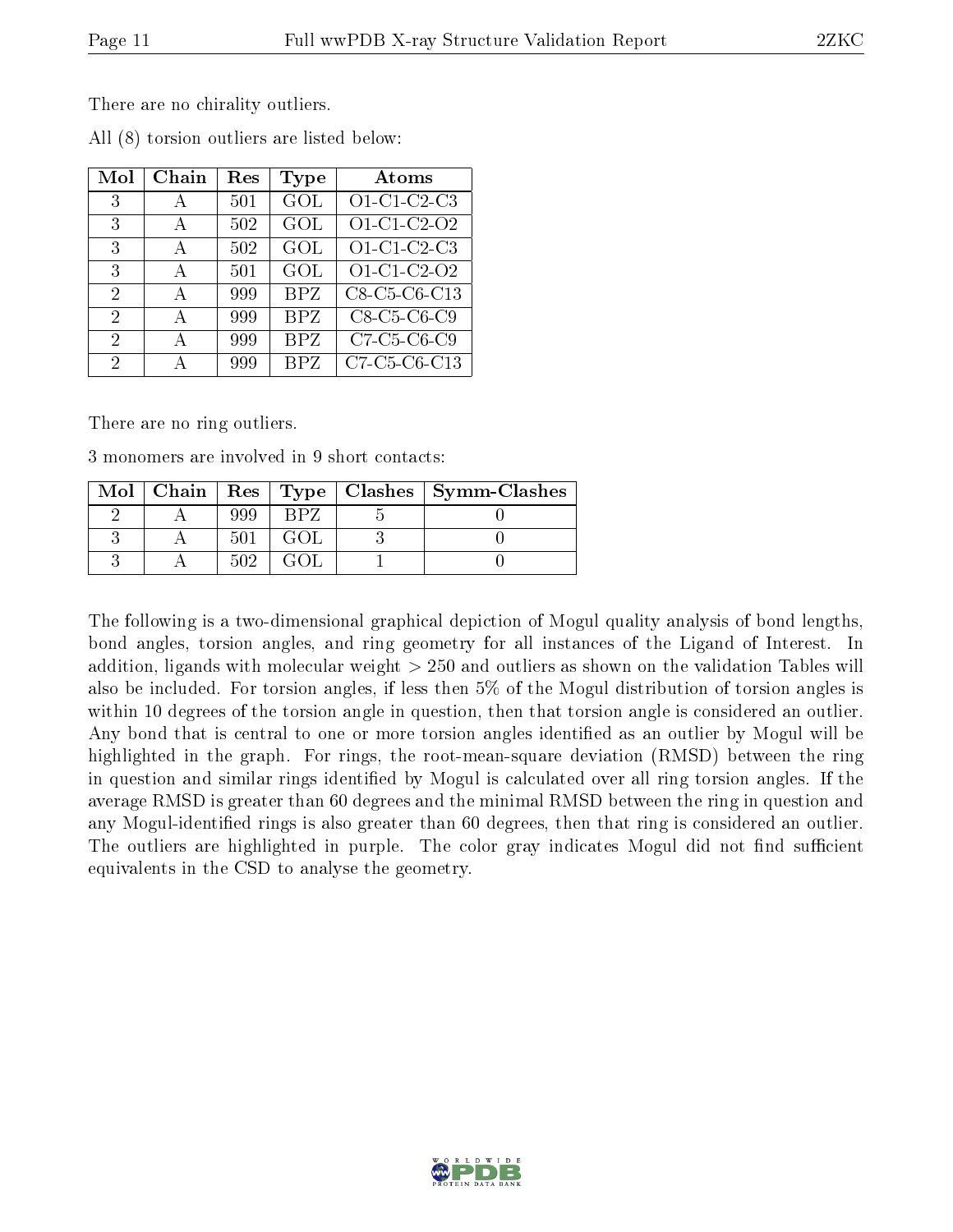

## 5.7 [O](https://www.wwpdb.org/validation/2017/XrayValidationReportHelp#nonstandard_residues_and_ligands)ther polymers (i)

There are no such residues in this entry.

## 5.8 Polymer linkage issues (i)

There are no chain breaks in this entry.

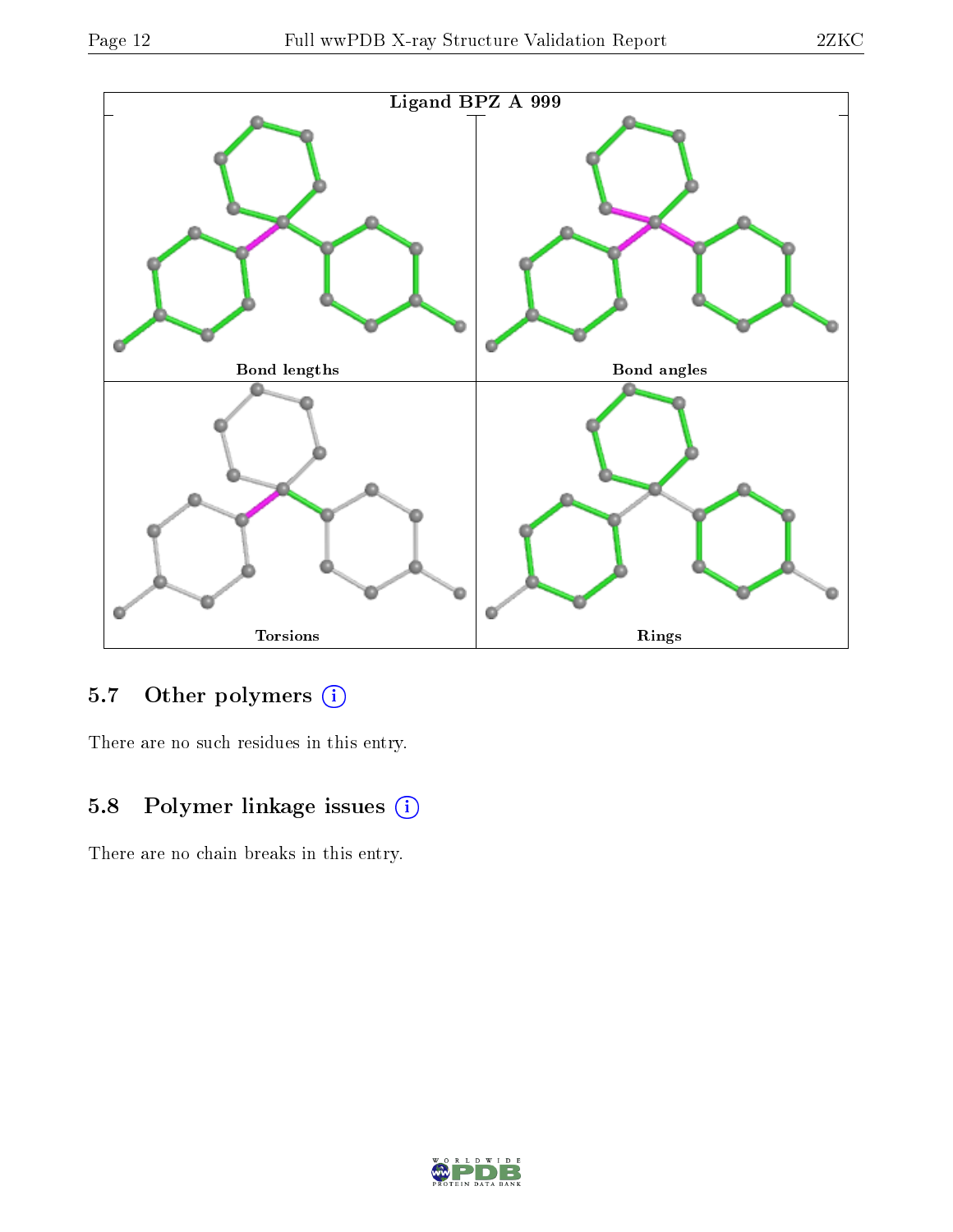## 6 Fit of model and data  $(i)$

### 6.1 Protein, DNA and RNA chains  $(i)$

In the following table, the column labelled  $#RSRZ> 2'$  contains the number (and percentage) of RSRZ outliers, followed by percent RSRZ outliers for the chain as percentile scores relative to all X-ray entries and entries of similar resolution. The OWAB column contains the minimum, median,  $95<sup>th</sup>$  percentile and maximum values of the occupancy-weighted average B-factor per residue. The column labelled ' $Q< 0.9$ ' lists the number of (and percentage) of residues with an average occupancy less than 0.9.

| $^+$ Mol $\vert$ Chain $^+$ | Analysed      | $<$ RSRZ $>$ | $\rm \#RSRZ{>}2$ |  | $\mid$ OWAB(Å <sup>2</sup> ) $\mid$ Q<0.9 |  |
|-----------------------------|---------------|--------------|------------------|--|-------------------------------------------|--|
|                             | 227/244 (93%) | 0.55         |                  |  | 24 (10%) 6   7   14, 24, 40, 57           |  |

All (24) RSRZ outliers are listed below:

| Mol            | Chain              | Res                  | Type                      | <b>RSRZ</b>      |
|----------------|--------------------|----------------------|---------------------------|------------------|
| $\mathbf{1}$   | $\overline{\rm A}$ | 234                  | <b>TYR</b>                | 8.4              |
| $\overline{1}$ | $\overline{\rm A}$ | $\overline{233}$     | PRO                       | 7.8              |
| $\overline{1}$ | $\overline{A}$     | 440                  | <b>LEU</b>                | 6.0              |
| $\overline{1}$ | $\overline{A}$     | 294                  | <b>LEU</b>                | 4.8              |
| $\overline{1}$ | $\overline{A}$     | 232                  | $\overline{\text{LYS}}$   | 4.1              |
| $\mathbf{1}$   | $\overline{A}$     | 459                  | $\overline{\text{CYS}}$   | $\overline{4.0}$ |
| $\overline{1}$ | $\overline{A}$     | 436                  | <b>TYR</b>                | 3.9              |
| $\overline{1}$ | $\overline{A}$     | 291                  | THR                       | 3.5              |
| $\mathbf{1}$   | $\overline{A}$     | 421                  | <b>LEU</b>                | 3.1              |
| $\overline{1}$ | $\overline{A}$     | 448                  | $\overline{\text{LYS}}$   | $3.0\,$          |
| $\overline{1}$ | $\overline{A}$     | 457                  | <b>LYS</b>                | 2.7              |
| $\overline{1}$ | $\overline{\rm A}$ | $\overline{381}$     | $\overline{HIS}$          | 2.6              |
| $\overline{1}$ | $\overline{\rm A}$ | 408                  | MET                       | 2.6              |
| $\overline{1}$ | $\overline{\rm A}$ | 380                  | MET                       | $2.\overline{6}$ |
| $\overline{1}$ | $\overline{\rm A}$ | 372                  | ILE                       | 2.6              |
| $\overline{1}$ | $\overline{A}$     | 310                  | ILE                       | 2.4              |
| $\overline{1}$ | $\overline{\rm A}$ | 386                  | $\overline{\mathrm{GLU}}$ | 2.3              |
| $\overline{1}$ | $\overline{\rm A}$ | 304                  | <b>ALA</b>                | 2.2              |
| $\mathbf{1}$   | $\overline{\rm A}$ | 295                  | <b>ALA</b>                | 2.1              |
| $\overline{1}$ | $\overline{A}$     | 424                  | LEU                       | $\overline{2.1}$ |
| $\overline{1}$ | $\overline{A}$     | $\overline{298}$ [A] | $\overline{\text{MET}}$   | 2.1              |
| $\overline{1}$ | $\overline{\rm A}$ | 338                  | $\overline{\text{LYS}}$   | 2.0              |
| $\overline{1}$ | $\overline{\rm A}$ | 308                  | ILE                       | 2.0              |
| $\overline{1}$ | $\overline{\rm A}$ | 452                  | $\overline{{\rm GLU}}$    | 2.0              |

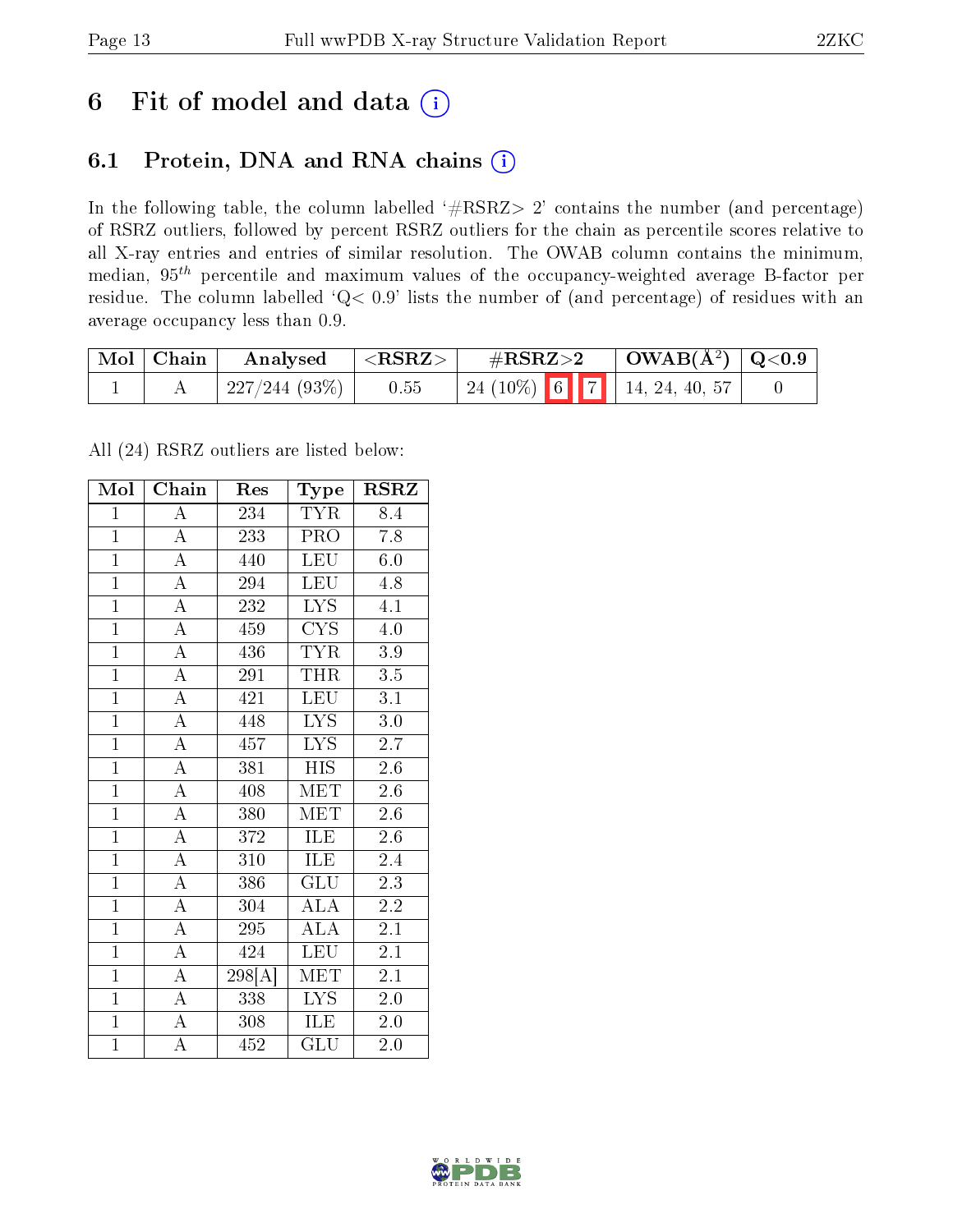#### 6.2 Non-standard residues in protein, DNA, RNA chains  $(i)$

There are no non-standard protein/DNA/RNA residues in this entry.

#### 6.3 Carbohydrates  $(i)$

There are no carbohydrates in this entry.

### 6.4 Ligands  $(i)$

In the following table, the Atoms column lists the number of modelled atoms in the group and the number defined in the chemical component dictionary. The B-factors column lists the minimum, median,  $95<sup>th</sup>$  percentile and maximum values of B factors of atoms in the group. The column labelled  $Q< 0.9$ ' lists the number of atoms with occupancy less than 0.9.

| Mol | Type           | Chain | $\operatorname{Res}$ | Atoms     | $_{\rm RSCC}$ | $_{\rm RSR}$ | $\perp$ B-factors( $\AA^2$ ) | $\mathrm{Q}{<}0.9$ |
|-----|----------------|-------|----------------------|-----------|---------------|--------------|------------------------------|--------------------|
|     | GOL            |       | 501                  | 6/6       |               | 0.37         | 65,66,66,67                  |                    |
|     | GOL            |       | 502                  | 6/6       | 0.82          | $\rm 0.14$   | 34, 43, 45, 48               |                    |
|     | R <sub>P</sub> |       | 999                  | 20<br>/20 | 0.93          | $.10\,$      | 25, 27, 30, 31               |                    |

The following is a graphical depiction of the model fit to experimental electron density of all instances of the Ligand of Interest. In addition, ligands with molecular weight  $> 250$  and outliers as shown on the geometry validation Tables will also be included. Each fit is shown from different orientation to approximate a three-dimensional view.